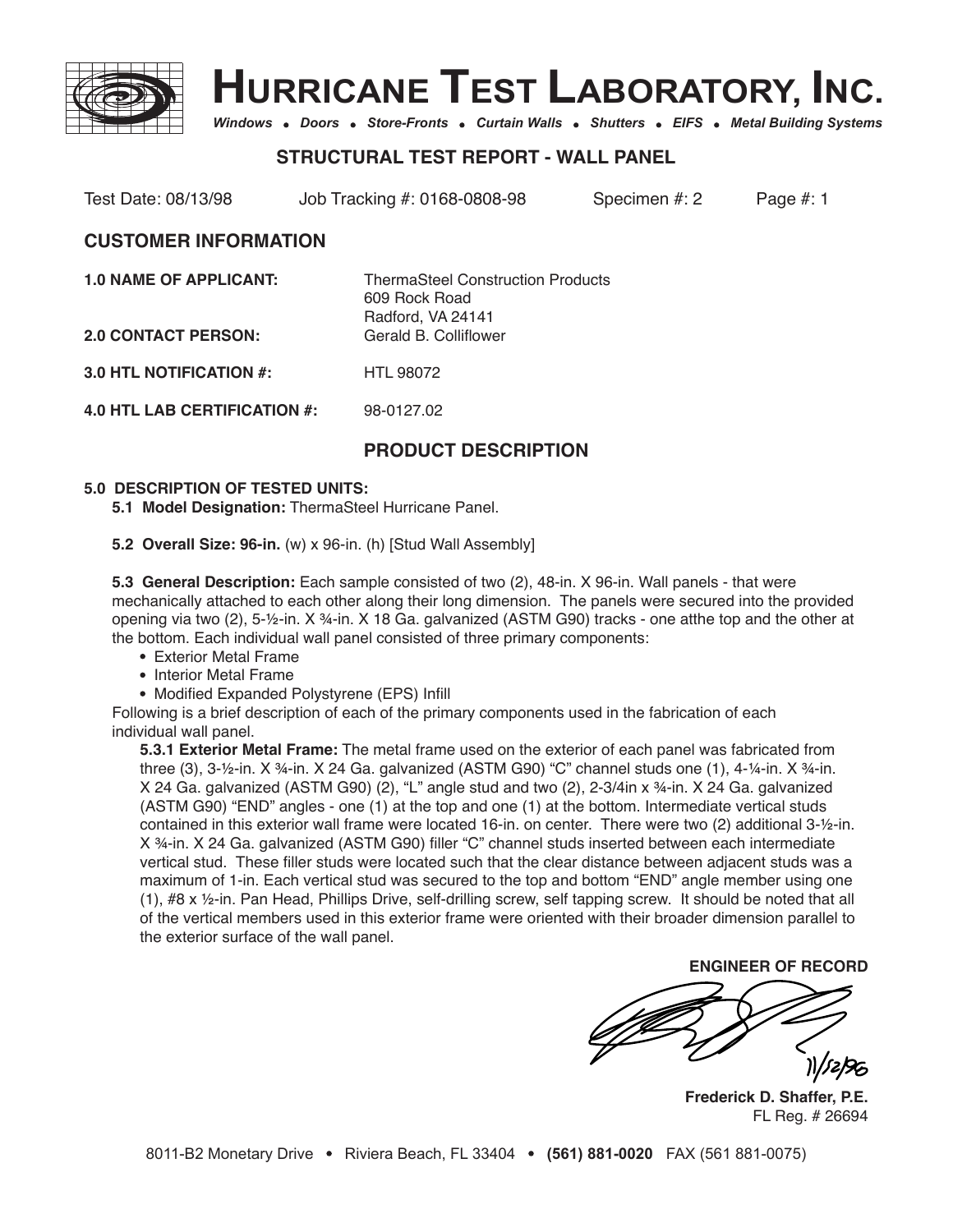# **STRUCTURAL TEST REPORT - WALL PANEL**

Test Date: 08/13/98 Job Tracking #: 0168-0808-98 Specimen #: 2 Page #: 2

**5.3.2 Interior Metal Frame:** The metal frame used on the interior of each panel was fabricated from three (3), 3-½-in. X ¾-in. x 24 Ga. galvanized (ASTM G90) "C" channel studs, one (1), 4-¼-in. X ¾-in. X 24 Ga. galvanized (ASTM G90) "L" angle stud and two (2), 2-¾-in. X ¾-in. X 24 Ga. galvanized (ASTM G90) "END" angles - one (1) at the top and one (1) at the bottom. Intermediate vertical studs contained in this exterior wall frame were located 16-in. on center. Each vertical stud was secured to the top and bottom "END" angle member using one (1), #8 x ½-in. Pan Head, Phillips Drive, self-drilling, self tapping screw. It should be noted that all of the vertical members used in this interior frame were oriented with their broader dimension parallel to the exterior surface of the wall panel.

**5.3.3 Modified Expanded Polystyrene (EPS) Installation:** The void between the interior and exterior metal frames in each wall panel was filled with Modified Expandable Polystyrene produced by a variety of manufacturers such as ARCO Chemical Company. The EPS used herein had a nominal density of 1.0 pcf.

### **6.0 SPECIMEN CONSTRUCTION:**

**6.1 Individual Composite Wall Panel Assembly:** The exterior and interior steel stud frames were coated with SLOCUM V-4917 cross linked heat activated adhesive and then loaded into a clam shell mold and held in place with permanent magnets. Please note that the adhesive was applied on all surfaces of the interior and exterior frame that come in contact with the EPS. Pre-Expanded Polystyrene beads are injected into the mold to fill all voids and thereby form the profile of the shiplapped panel. Live steam is then injected into the mold which causes the EPS to expand further and fill all the voids and bond to itself and the steel - thereby creating a composite structural panel. Water is then injected into the mold to cool the composite panel and air is used to eject the panel form the mold. It should be noted that the resulting structural panel has a complete thermal break between the interior and exterior steel frames.

**6.2 Adjacent Wall Panel Attachment:** Each wall panel was attached to the other via a ship lap. The panels were also mechanically fastened to each other at this ship lap joint using a single row of #8 x 1/2-in. Pan Head, Phillips Drive, self-drilling, self tapping screws located 1-in. from the top and bottom of each panel and 12-in. on center thereafter.

**6.3 Wall Panel Installation:** Each wall panel was attached to the top and bottom metal tracks using a single row of #8 x ½-in. Pan Head, Phillips Drive, self-drilling, self tapping screws located 1-in. from each end of each panel and 16-in. on center thereafter. This row of fasteners was utilized on the interior and exterior side of each wall panel.

# **TEST RESULTS**

### **7.0 TEST SEQUENCE:**

- a. Air infiltration test at 1.57 psf.
- b. Air infiltration test at 6.24 psf.
- c. Uniform static load test at 50% of positive test pressure.
- d. Uniform static load test at positive design pressure.
- e. Water infiltration test at 15% psf.
- f. Uniform static load test at 100% of positive test pressure.
- g. Uniform static load test at 50% of negative test pressure.
- h. Uniform static load test at negative design pressure.

i. Uniform static load test at 100% of negative test pressure.

**ENGINEER OF RECORD**

**Frederick D. Shaffer, P.E.** FL Reg. # 26694